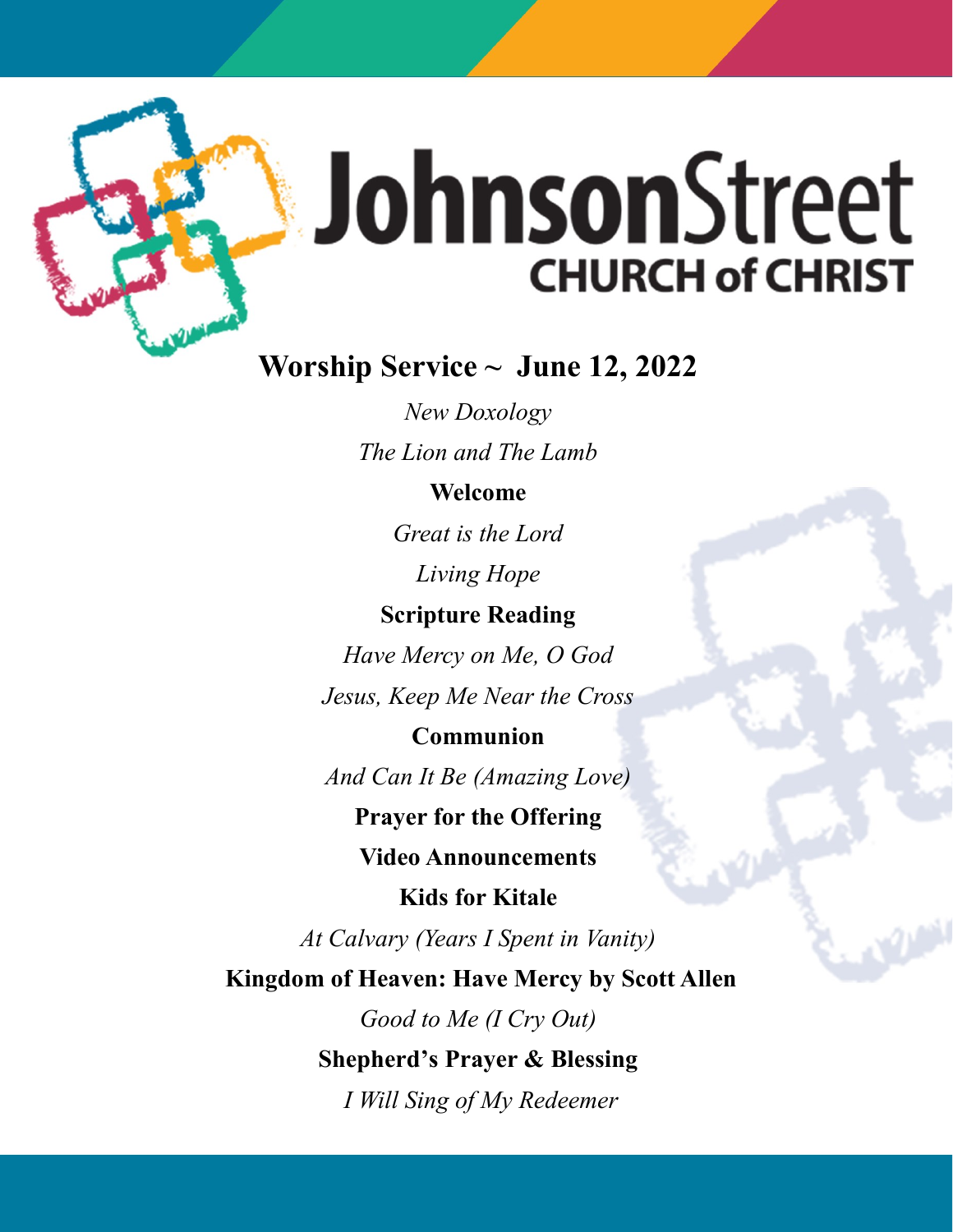## **Welcome**

Thank you for joining us for worship today. We are so glad you are here. Our desire is that God would bless and direct this time together and that our worship is in Spirit and in Truth.

Senior Minister - Scott Allen Director - David Ingram, Jr. Children's Minister - Elizabeth O'Briant **Shepherds** Family & Connection Minister - Phil Gold **Dan Baker, Mark Davis, Mitch Freeman**,

#### **2200 Johnson Ave - Church Office 803 Rust Street - Rust Street Ministries**

Worship Minister - Jeff Shelton David Hettick, Lanny Layman, Trey Smith, Youth Minister - Jason Creed Michael O'Briant, Allen Price, David Gay, Elder on Staff - Mitch Freeman Mark Webster, David Timm, Len Boling, Clint Lasiter, John Fortenberry & Jeff Power.

#### **1920 Johnson Ave - Campus Center**

Christian Campus Minister - Sam Young Christian Campus Minister - Jerrica Osbourn

## **Calendar of Events**

## **Today, June 12 9:00am** Bible Class - see the back page for details. **10:00am** Kingdom of Heaven: Have Mercy by Scott Allen - Worship Service, Auditorium **11:30am** Meet & Greet with Sheila Quinn Delony - This Year, Lord. Auditorium Foyer **2:00 - 3:30pm** Book Signing and Meet & Greet with Sheila Quinn Delony with light refreshments. Family Center Foyer **Monday , June 13– 17 9:00am - Noon** Vacation Bible School **Tuesday, June 14 6:00am** Men's Bible Study & Prayer Group - Family Center Conference Room **Wednesday, June 15 7pm-8pm** Vacation Bible School Performance - Family Center Gym

All are invited. Come watch the kiddos and enjoy some ice cream!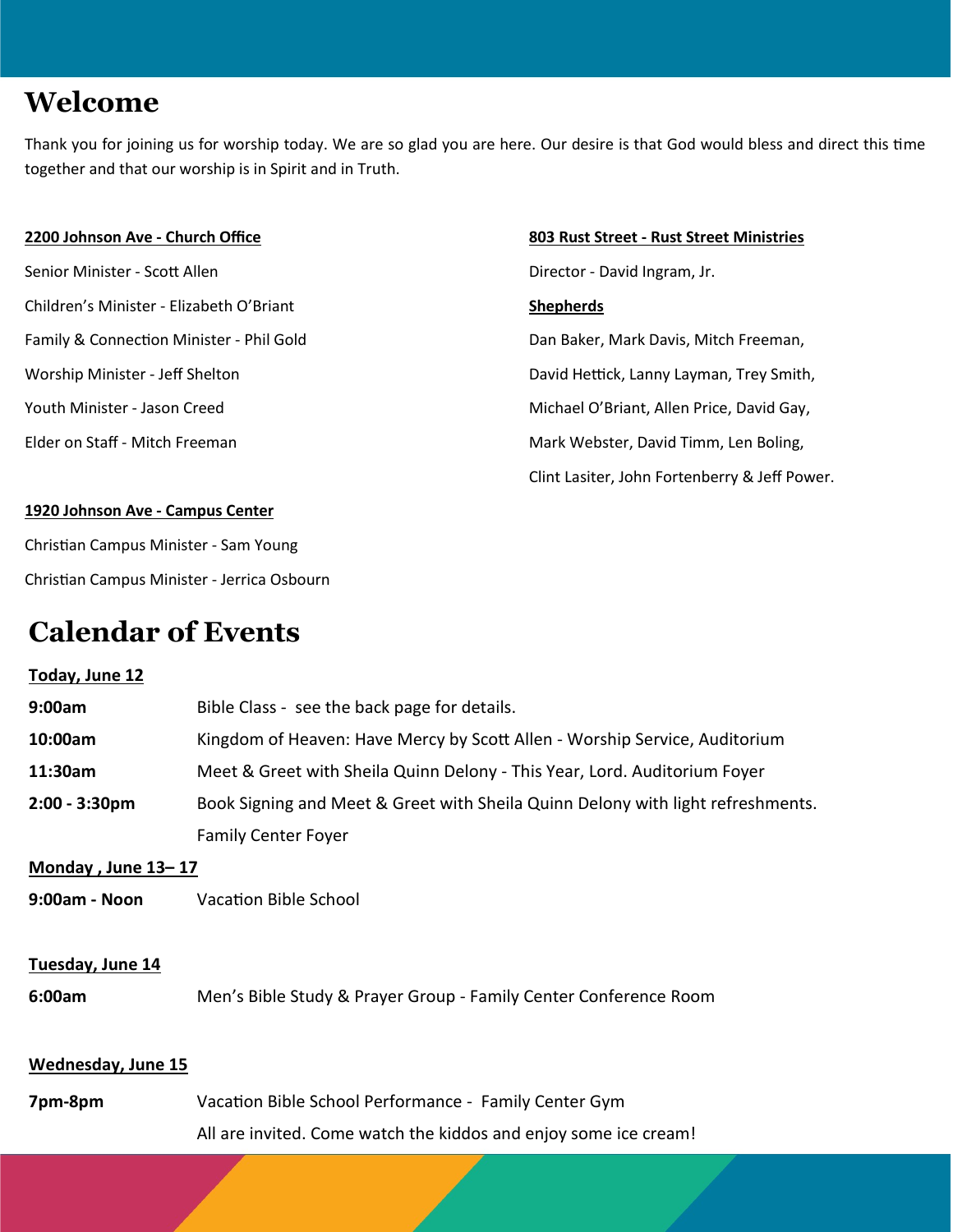## **church news**

We have a group the quietly serves our church making communion bread. Recently, the number of people in this group has declined (in part due to relocations and retirements). Therefore, we are actively searching for volunteers to join this ministry. If you are interested, please contact Lani Webster or the church office.

**Rust Street Ministries** is in need of volunteers. Please contact Rhonda Glover at Rhonda@jscc.org or 325-486-1004 to discuss volunteer opportunities.

**CURA Brazil** is in need of volunteers for an effort July 21-31. We are needing volunteers for community improvement projects and a medical effort. Medical volunteers are needed with expertise in hypertension, diabetes, contraceptive care and optometry. Community volunteers just need to be willing to work. For further information or an application, please contact Greg Dunham at [greg@curabrazil.org](mailto:greg@curabrazil.org)

### **Do you have an interest in our upcoming trip to Israel in June of 2023?**

Please take a moment to give us your name and your contact info so that we can update you on any new or upcoming trip information. Thanks again and we are truly excited about visiting the Holy Land with you. Please don't hesitate to contact Scott Allen at [scott@jscc.org](mailto:scott@jscc.org) with any questions. [INTEREST FORM](https://johnsonstreetchurch.us8.list-manage.com/track/click?u=686b7eff1b35437e0dce82465&id=5f245ce708&e=4beac448ca)



Follow the link to watch the **[New Steeple << Same Peeple](https://www.youtube.com/watch?v=i6S-MotkpXs&list=PLwE1lYRIY51SZ6SW5jVAsajtZ-LleyFff&index=1)** Podcast.

## **prayer needs**

**HOSPITALS:** Jimmy Bell - Shannon Rehab, Jamey Howard - ICU San Antonio, Billie Riley - St Johns Room 206, Leia Barker - Pate Rehab Fort Worth, Mike Zuniga - Shannon - open heart surgery.

**HEALTH & HEALING:** Duane Keifer, Janette Ingram, Jaret Griffin, David Gonzales, T and Beth Watkins, Rosaura Gonzales (Ofelia Gonzales' mother)

**SPECIAL PRAYERS:** Junie Howard - 4 year old great granddaughter of Ethelyn Howard - diagnosed with a Medulloblastoma group 4 brain tumor. She will be starting aggressive chemo on June 10th.

**LOVED ONES LIVING WITH CANCER:** Scott Allen, Don Ashley, Teddi Bass, Carole Stevens, David Ingram, Betty Martinez, Jania Meyer, Carol Harlow, Susan Armstrong, Yvonne Piwonka, Melva Weeks, Henry Cash, Fae Danz, Elice Cauley, Leslie Plumlee, Lois Fletcher, Linda Wilson, Charlie Halsell, Jean Ann Owens, Glen Holt, Samantha Valenzuela, Trudy Bobo, Ray Hood, Bill Farmer, Len Massey and Hunter Vela.

**LOVED ONES LIVING IN SENIOR LIVING FACILITIES:** Joan Lyles, Connie Hutchens, Dorothy Gay Jones, Steve Mayfield, Mary Blann, Shirley Hemphill, Nadine Glover, Cheryl Key, Betty Harris.

**MILITARY TROOPS:** Sam Stone, Bailey Hill, Nate Ferguson, Josh Frasier, Ethan Elliott, Brent Danner, Brittany Hall, Tyler Hall,

Brittany Orr, Elliott Linder, Biviana Yruegas, Daniel Farias, Charlene Bissell and Brittany Fierro